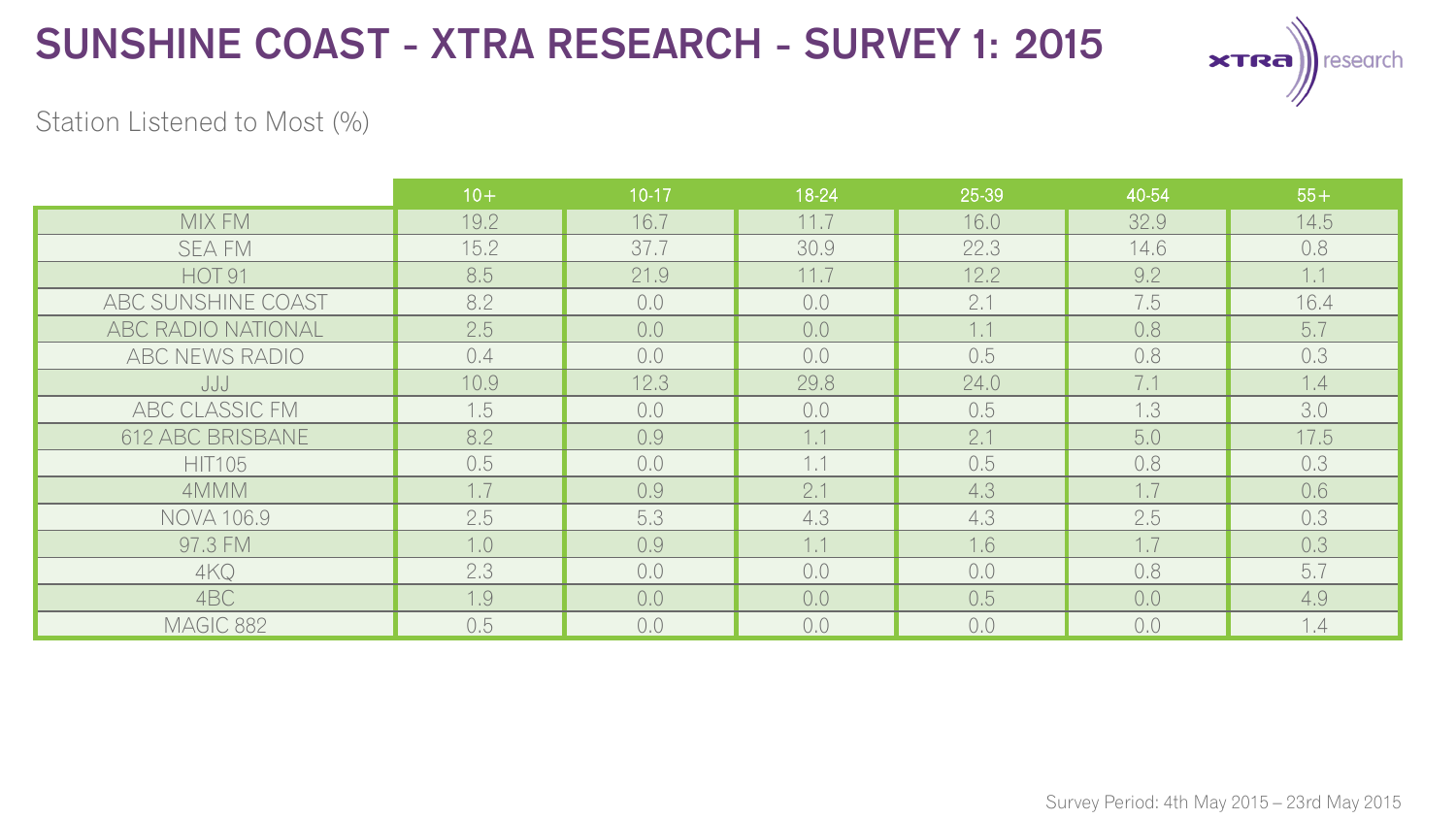

### Session Listened to Most (%)

|                    | <b>Breakfast</b> | Morning | Afternoon | <b>Drive</b> | Evening | Weekend |
|--------------------|------------------|---------|-----------|--------------|---------|---------|
| MIX FM             | 20.0             | 17.7    | 20.5      | 20.3         | 5.5     | 17.9    |
| <b>SEA FM</b>      | 14.4             | 10.8    | 15.8      | 14.3         | 12.4    | 13.7    |
| <b>HOT 91</b>      | 8.4              | 6.7     | 9.6       | 8.2          | 8.3     | 9.5     |
| ABC SUNSHINE COAST | 8.7              | 8.6     | 5.4       | 6.1          | 11.8    | 9.7     |
| ABC RADIO NATIONAL | 3.1              | 2.4     | 2.0       | 2.9          | 4.2     | 2.9     |
| ABC NEWS RADIO     | 0.6              | 0.6     | 0.6       | 0.2          | 0.0     | 0.3     |
| JJJ                | 10.3             | 10.4    | 10.2      | 16.6         | 13.7    | 12.4    |
| ABC CLASSIC FM     | 1.3              | 2.4     | 1.6       | 2.0          | 2.1     | 1.9     |
| 612 ABC BRISBANE   | 8.9              | 9.7     | 6.2       | 5.1          | 13.2    | 8.0     |
| <b>HIT105</b>      | 0.5              | 0.7     | 0.6       | 0.8          | 0,0     | 0.4     |
| 4MMM               | 1.7              | 2.0     | 2.3       | 1.8          | 2.1     | 1.7     |
| <b>NOVA 106.9</b>  | 2.9              | 1.5     | 2.3       | 3.5          | 2.1     | 2.3     |
| 97.3 FM            | 1.1              | 2.0     | 1.7       | 1.2          | 1.4     | 0.6     |
| 4KQ                | 2.2              | 2.2     | 2.2       | 1.4          | 2.1     | 2.2     |
| 4BC                | 2.2              | 3.1     | 1.6       | 0.6          | 2.1     | 1.3     |
| MAGIC 882          | 0.4              | 0.4     | 0.3       | 0.2          | 0.7     | 0.4     |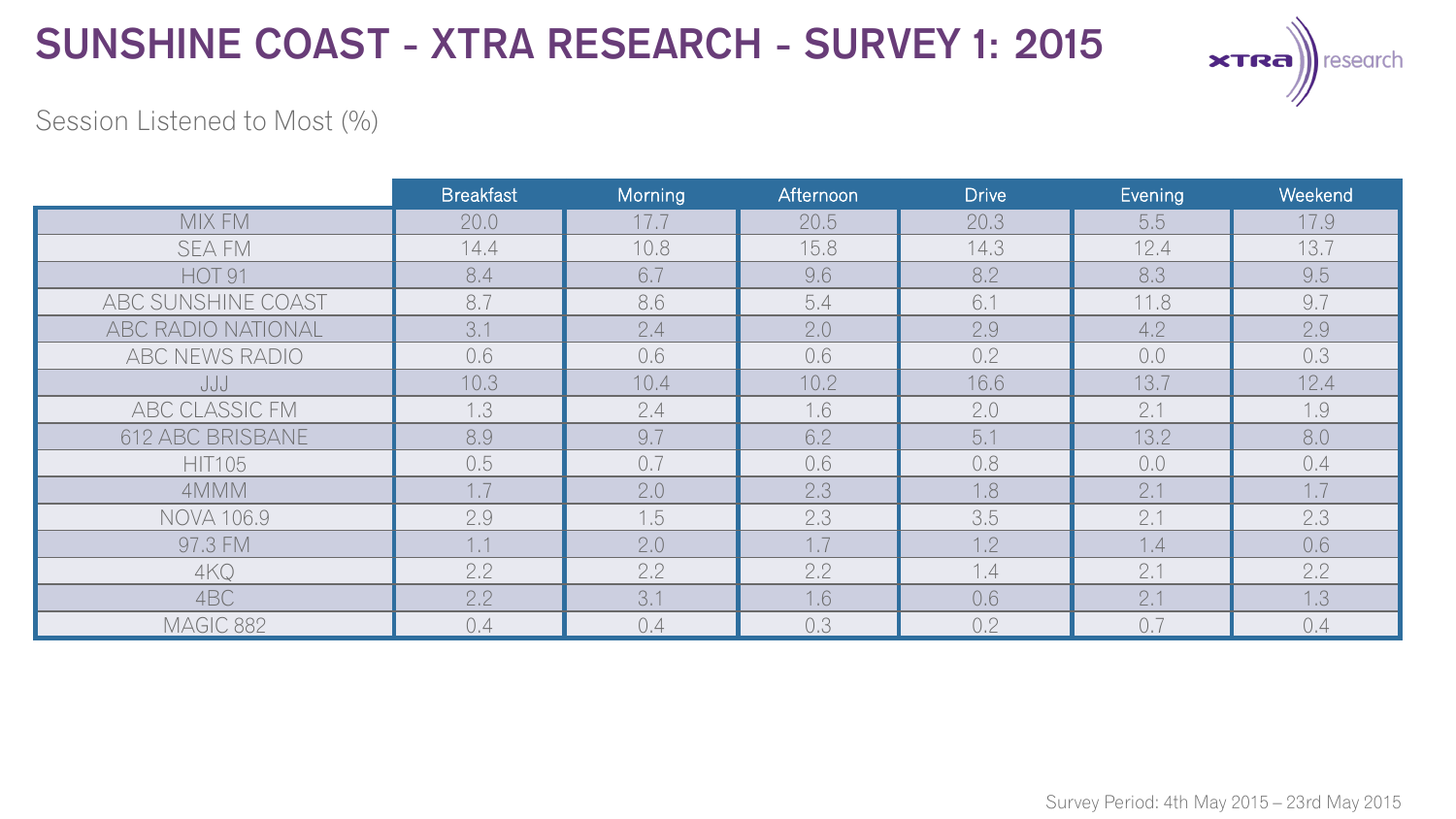

Cumulative Audience (00's) by Demographic, Mon-Sun 5.30am-12midnight

|                       | $10+$ | $10-17$    | 18-24          | 25-39      | 40-54          | $55+$         |
|-----------------------|-------|------------|----------------|------------|----------------|---------------|
| MIX FM                | 926   | 114        | 78             | 174        | 333            | 228           |
| <b>SEA FM</b>         | 781   | 171        | 153            | 204        | 222            | 33            |
| <b>HOT 91</b>         | 632   | 132        | 87             | 171        | 192            | 51            |
| ABC SUNSHINE COAST    | 364   | 3          | 6              | 27         | 75             | 252           |
| ABC RADIO NATIONAL    | 111   | $\bigcirc$ | $\overline{0}$ | 6          | 18             | 87            |
| ABC NEWS RADIO        | 39    | 3          | $\bigcirc$     | 6          | 12             | 18            |
| JJJ                   | 460   | 51         | 120            | 186        | 72             | 33            |
| <b>ABC CLASSIC FM</b> | 81    | $\bigcirc$ | $\bigcirc$     | 3          | 24             | 54            |
| 612 ABC BRISBANE      | 246   | 3          | 3              | 12         | 36             | 192           |
| <b>HIT105</b>         | 63    | $\bigcap$  | 24             | 18         | 12             | $\mathcal{Q}$ |
| 4MMM                  | 93    | 3          | 6              | 51         | 21             | 12            |
| <b>NOVA 106.9</b>     | 138   | 30         | 27             | 42         | 30             | 9             |
| 97.3 FM               | 60    | 3          | $\mathcal{G}$  | 18         | 15             | 15            |
| 4KQ                   | 105   | $\bigcirc$ | $\bigcirc$     | $\bigcirc$ | $\overline{9}$ | 96            |
| 4BC                   | 93    | $\bigcirc$ | 3              | 3          | 3              | 84            |
| MAGIC 882             | 39    | $\bigcap$  | $\bigcirc$     | $\bigcap$  | 6              | 33            |